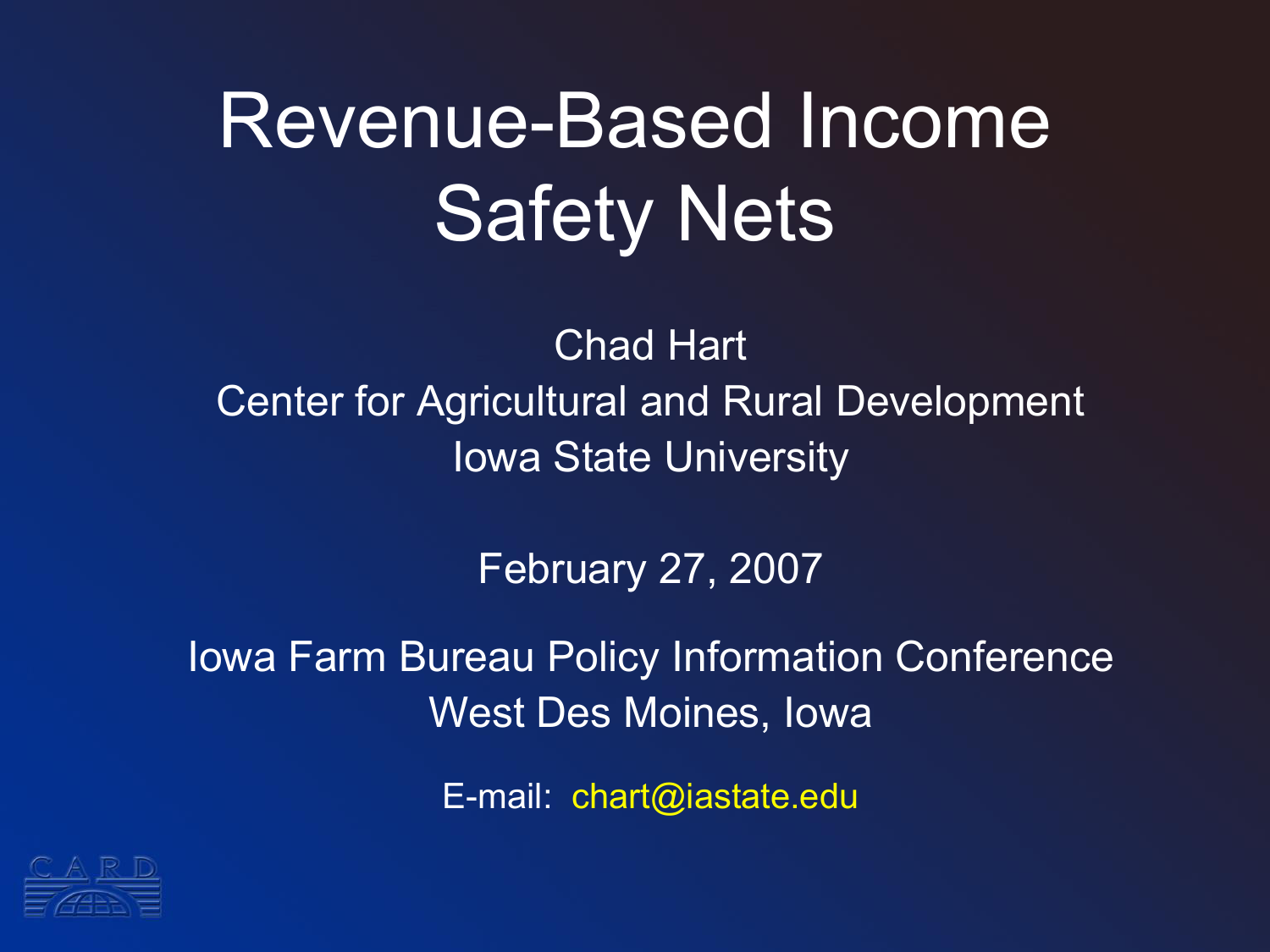## Current Farm Support

- Either fixed (direct payments) or pricebased (counter-cyclical and marketing loan)
- Critics point out 3 major issues: – Marketing loan program's WTO standing – Continuing need for disaster assistance – Potential for overcompensation

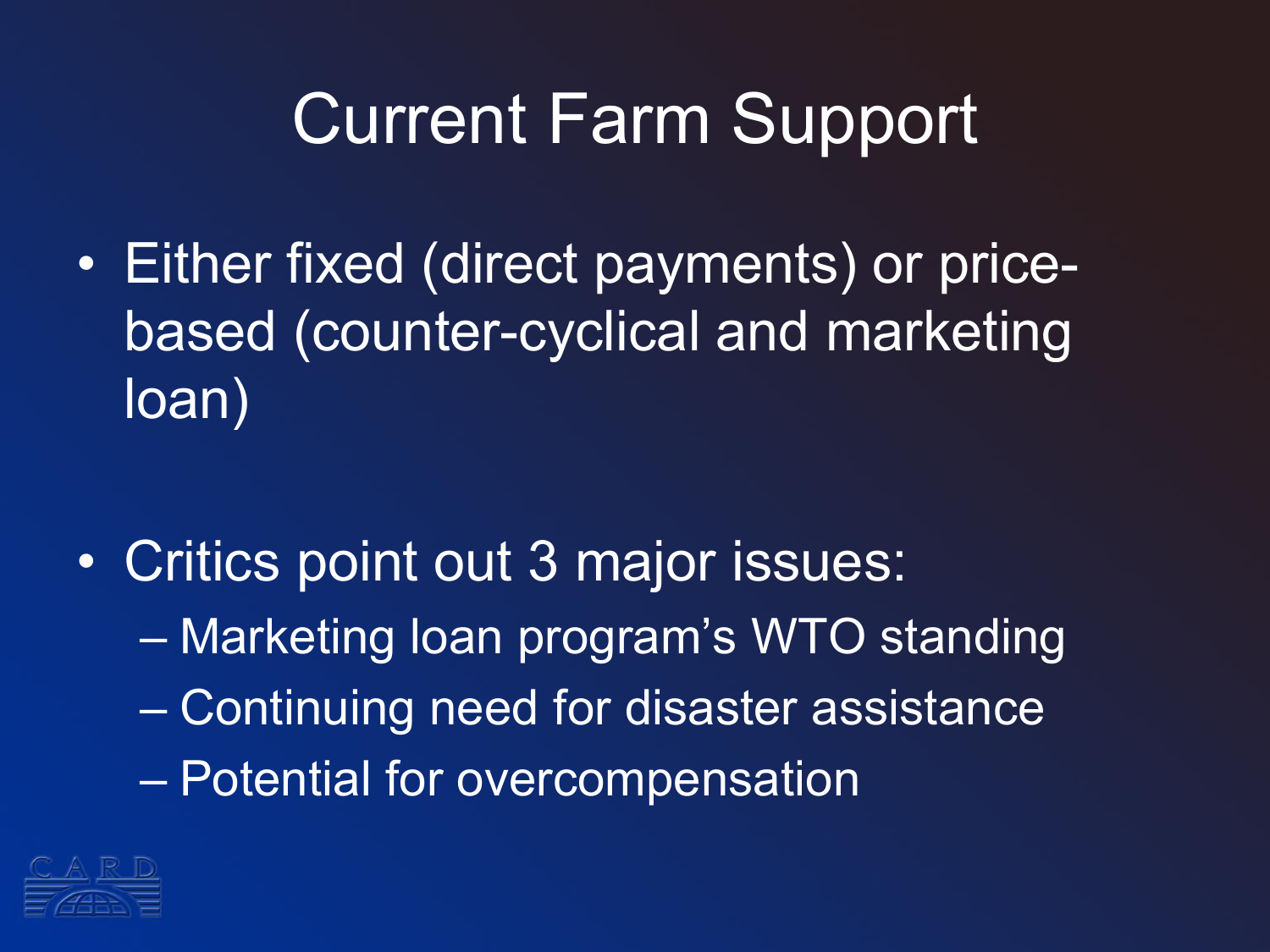#### Revenue-based Farm Support

• Has the potential to address all 3 concerns

• Basic structure: Payment = Max(0, Target Revenue – Actual Revenue)

• Payments could be triggered by low prices or low yields

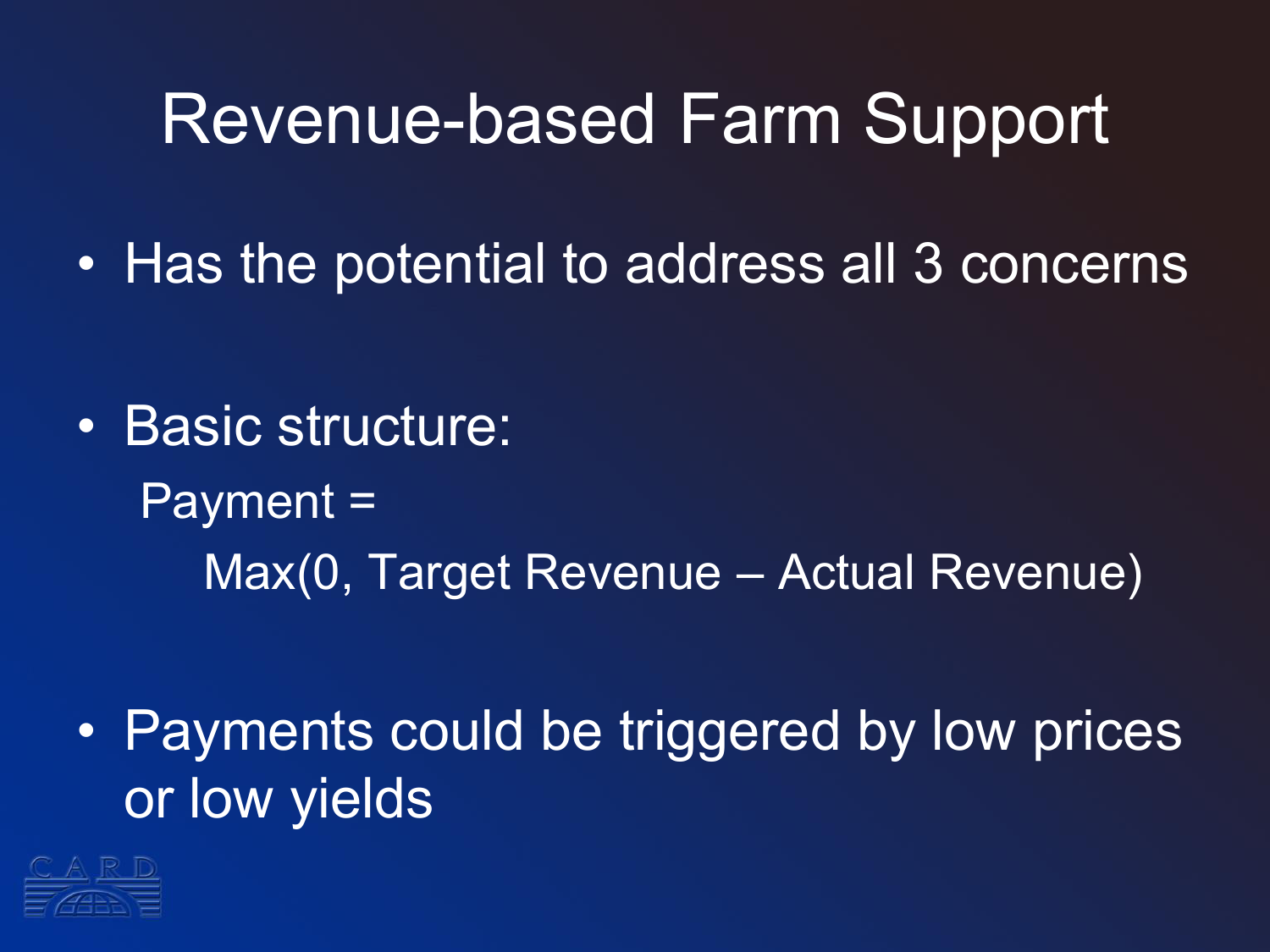#### Revenue-based Issues

- Complexity comes from defining revenues
	- Yields (farm, county, state, or national?)
	- Prices (government-based or market-based?)
- Complexity comes from defining acreage – Planted acres versus base acres
- Complexity comes from interaction with other farm programs
	- Crop insurance

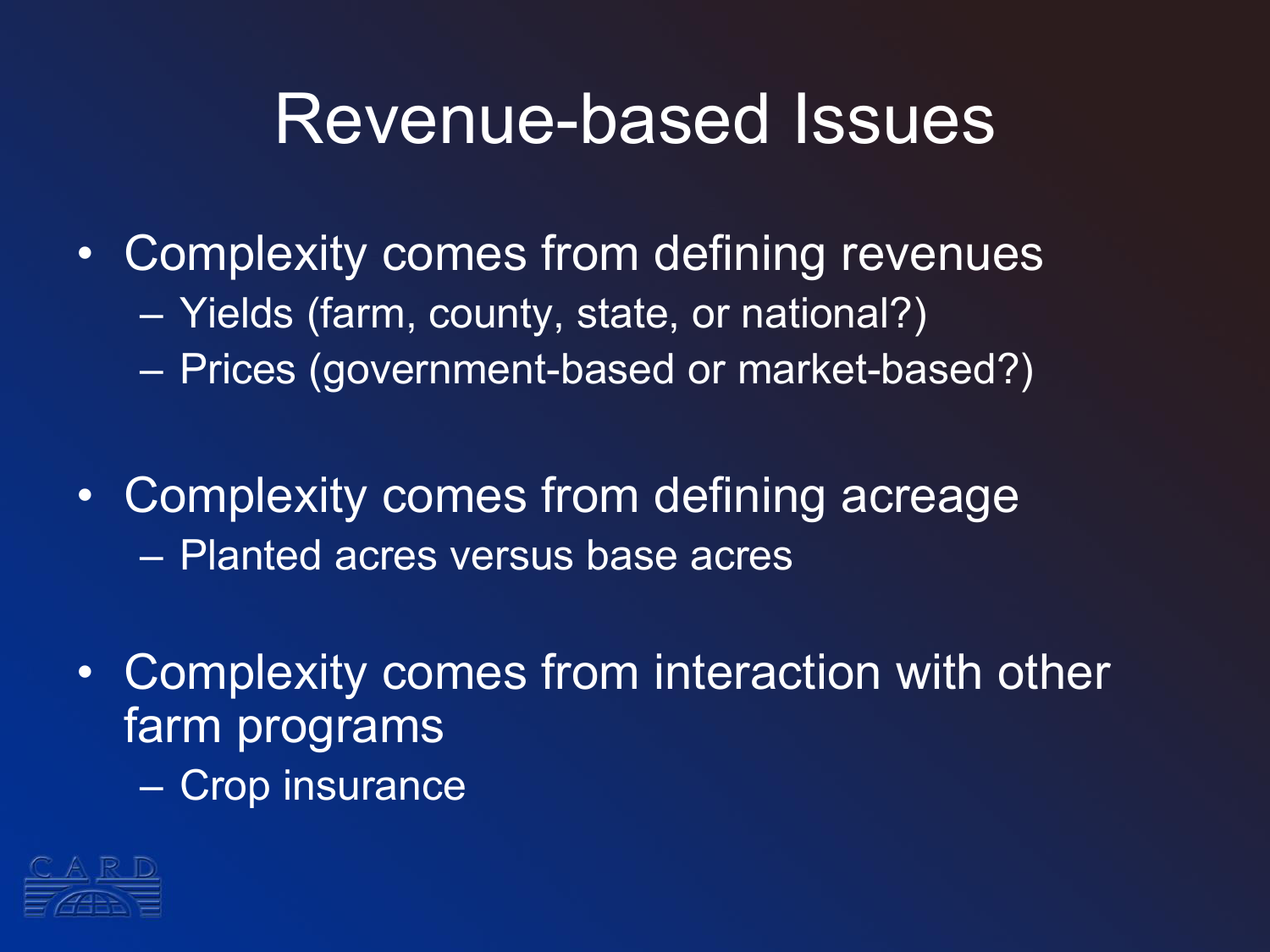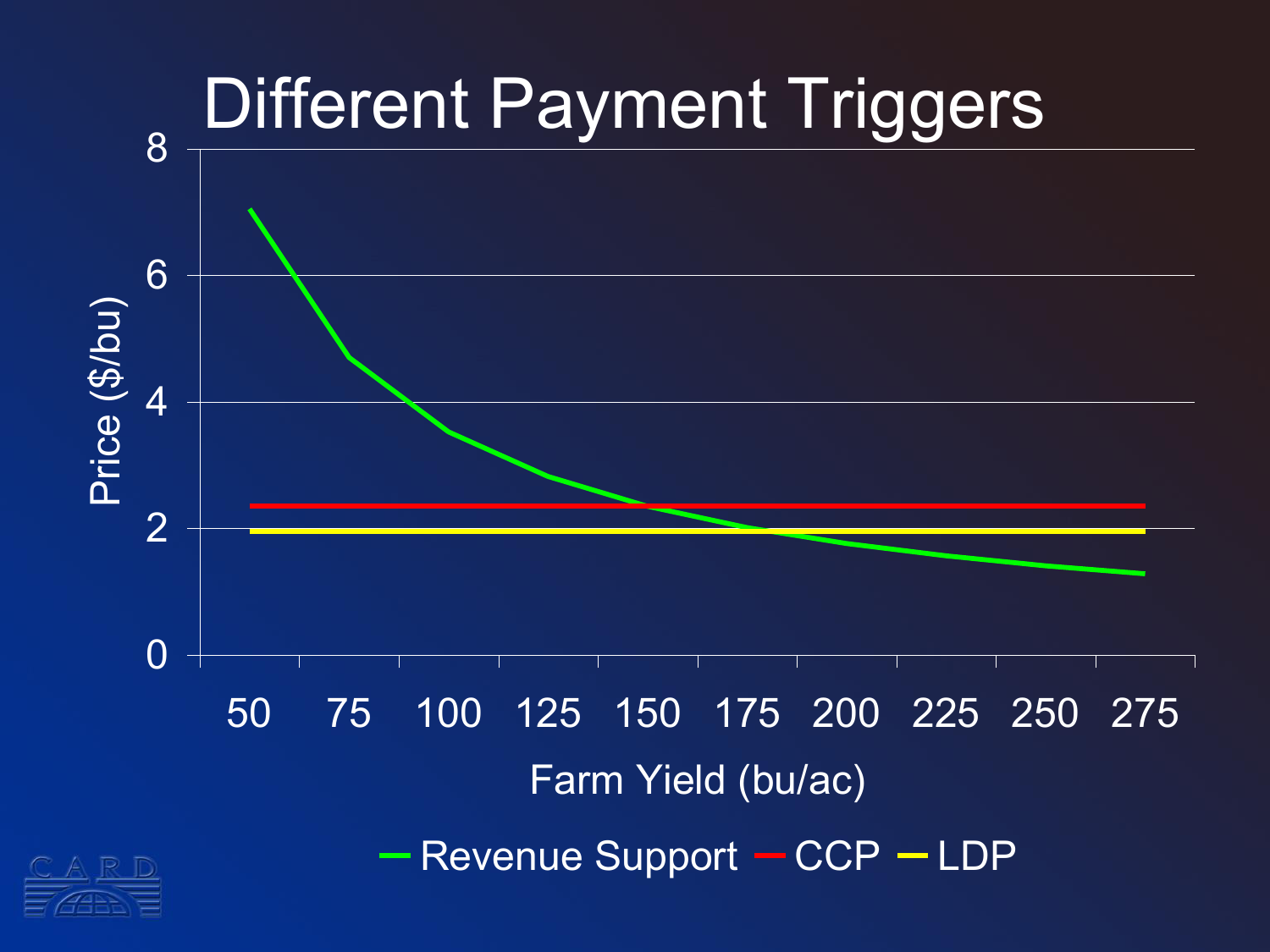## Cost Changes with Area

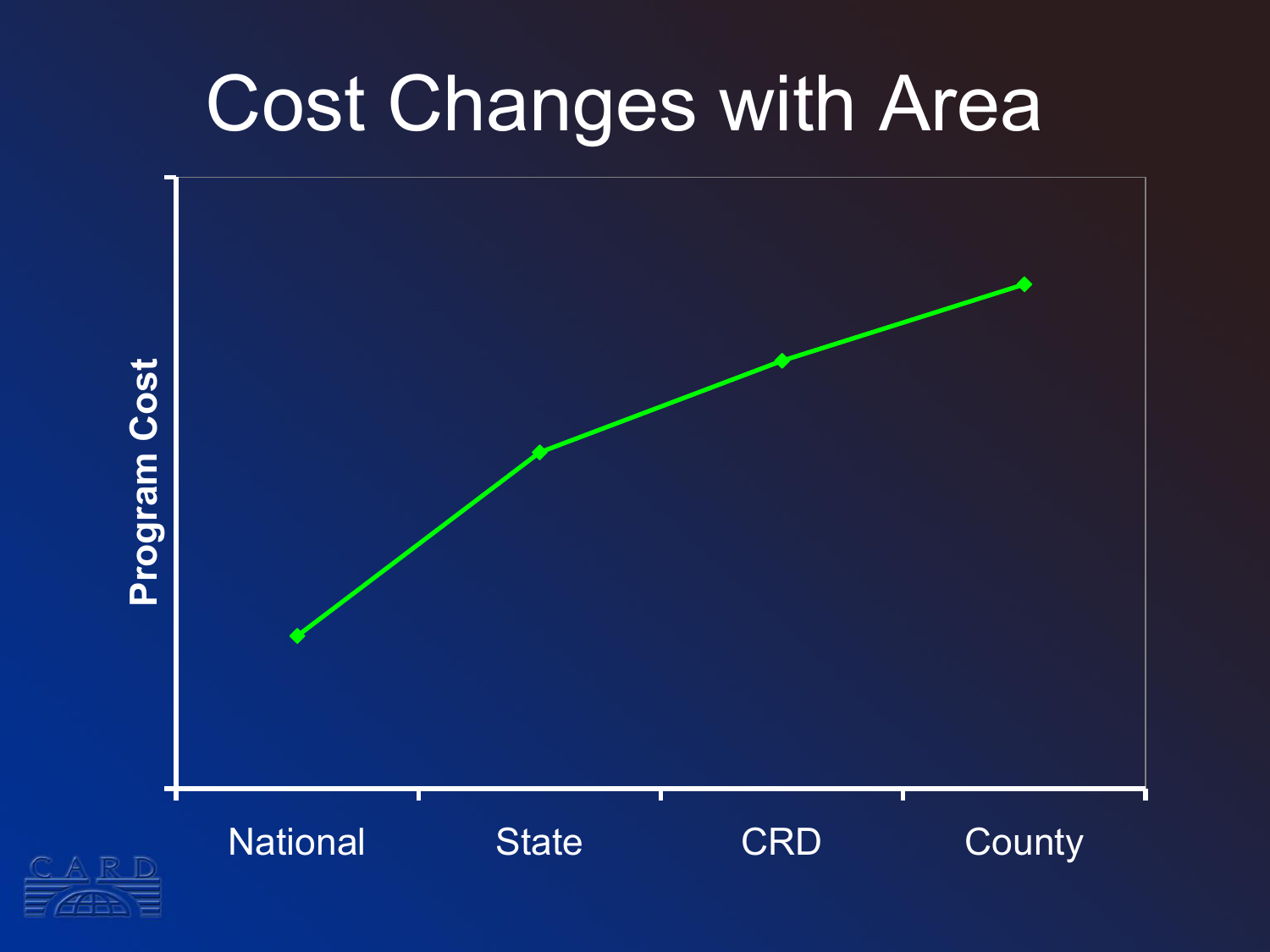## Cost Changes with Coverage Level



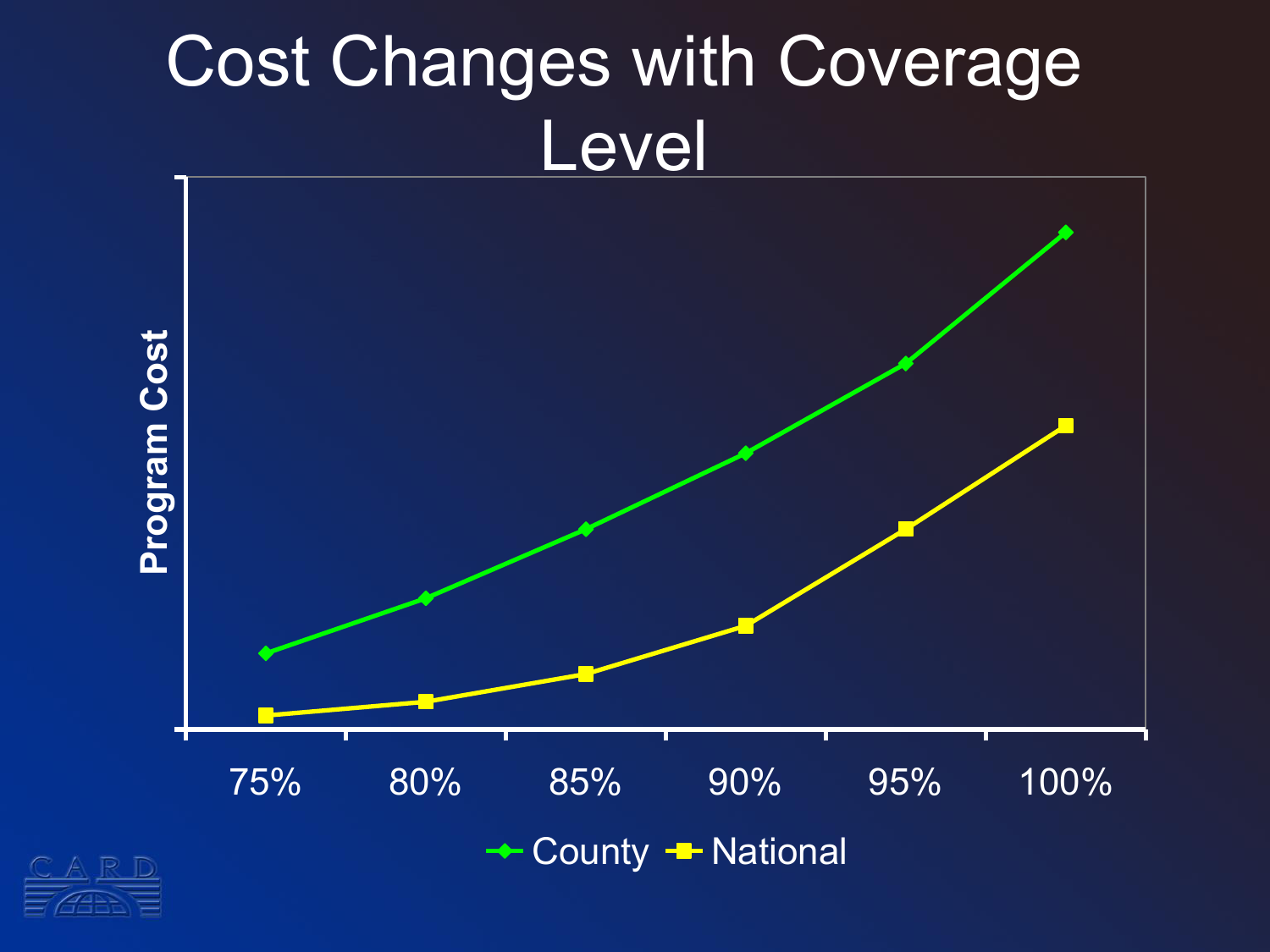## Cost Changes with Price Level



 $-$  Target Revenue =  $$2.35/bu * 150$  bu/ac  $-$  Target Revenue =  $$3.50/bu * 150 bu/ac$